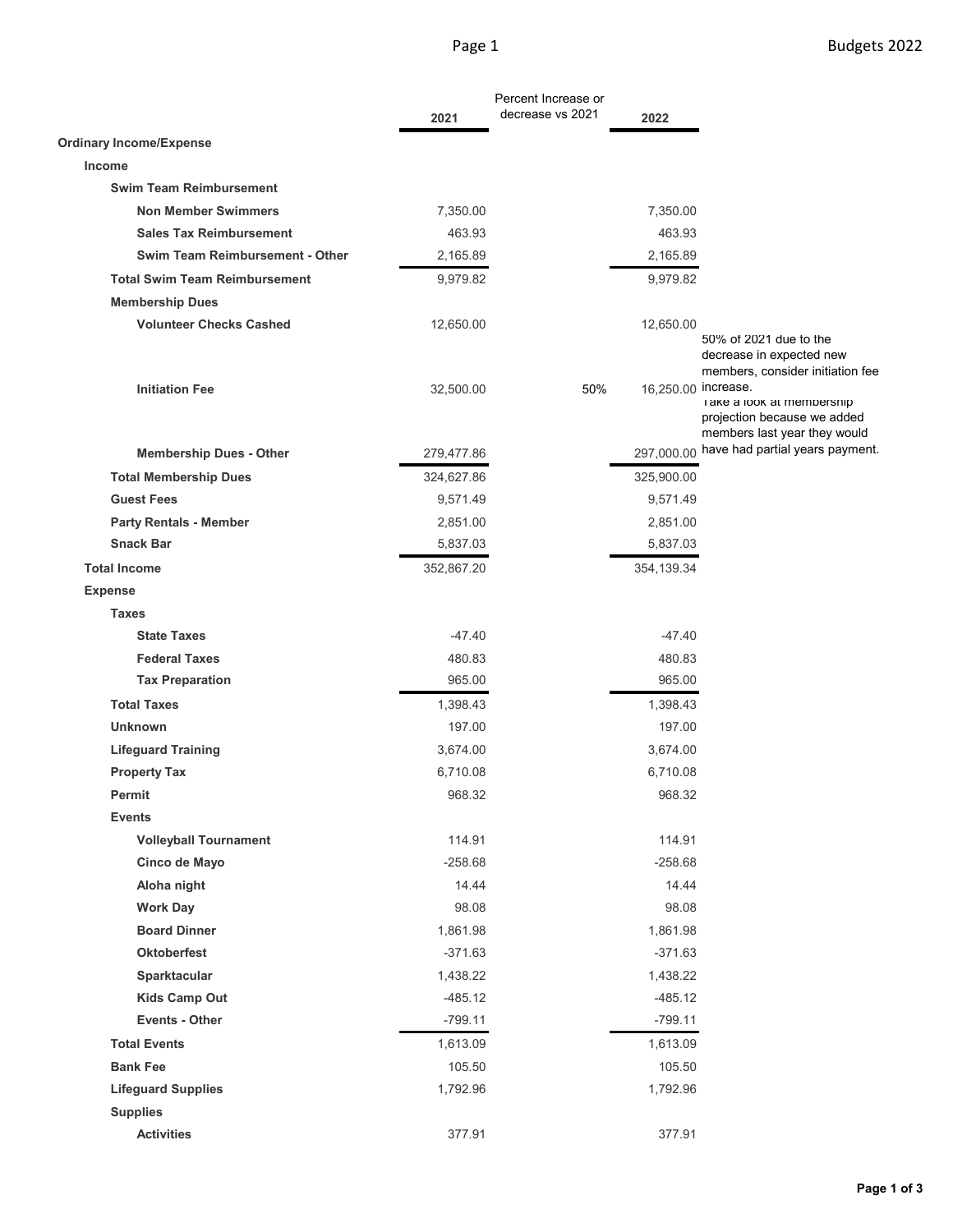|                                        |           | Percent Increase or<br>decrease vs 2021 |                |                                                                                                |
|----------------------------------------|-----------|-----------------------------------------|----------------|------------------------------------------------------------------------------------------------|
|                                        | 2021      |                                         | 2022           |                                                                                                |
| <b>Snack Bar Inventory</b>             | 3,200.25  |                                         | 3,200.25       |                                                                                                |
| <b>Misc Consumables</b>                | 602.58    |                                         | 602.58         |                                                                                                |
| Charcoal                               | 1,521.95  |                                         | 1,521.95       |                                                                                                |
| <b>Consumables</b>                     | 1,674.20  |                                         | 1,674.20       | Changed to 3.5K per meeting                                                                    |
| Chairs, Umbrellas, Tables, BBQ         |           | 6,729.69 Update to 3.5K                 | 3,500.00 notes |                                                                                                |
| <b>Supplies - Other</b>                | 1,263.72  |                                         | 1,263.72       |                                                                                                |
| <b>Total Supplies</b>                  | 15,370.30 |                                         | 12,140.61      |                                                                                                |
|                                        |           |                                         |                | Seems High Need to look at this                                                                |
| <b>Computer and Internet Expenses</b>  | 5,273.12  |                                         | 5,273.12 more  |                                                                                                |
| <b>Insurance Expense</b>               | 35,934.33 |                                         | 35,934.33      |                                                                                                |
| <b>Office Supplies</b>                 |           |                                         |                |                                                                                                |
| Postage                                | 146.75    |                                         | 146.75         |                                                                                                |
| <b>Office Supplies - Other</b>         | 537.03    |                                         | 537.03         |                                                                                                |
| <b>Total Office Supplies</b>           | 683.78    |                                         | 683.78         |                                                                                                |
| <b>Payroll Expenses</b>                |           |                                         |                |                                                                                                |
| <b>Payroll Fees</b>                    | 2,665.05  | 115%                                    | 3,064.81       |                                                                                                |
| <b>Payroll Wages</b>                   | 70,481.61 | 115%                                    | 81,053.85      |                                                                                                |
| <b>Payroll Taxes</b>                   | 17,018.20 | 115%                                    | 19,570.93      |                                                                                                |
| <b>Payroll Expenses - Other</b>        | 257.40    | 115%                                    | 296.01         |                                                                                                |
| <b>Total Payroll Expenses</b>          | 90,422.26 |                                         | 103,985.60     |                                                                                                |
| <b>Professional Fees</b>               |           |                                         |                |                                                                                                |
| Website                                | 1,672.40  |                                         | 1,672.40       |                                                                                                |
| Lawyer                                 | 1,625.00  |                                         | 1,625.00       |                                                                                                |
| <b>Professional Fees - Other</b>       | 568.32    |                                         | 568.32         |                                                                                                |
| <b>Total Professional Fees</b>         | 3,865.72  |                                         | 3,865.72       |                                                                                                |
| <b>Repairs and Maintenance</b>         |           |                                         |                |                                                                                                |
| <b>Pool Maintenance Service</b>        | 24,070.89 |                                         | 24,070.89      | Inlcudes 8K in Pool repair and<br>33,000.00 23k for diving board                               |
| Pool Repair                            |           |                                         |                |                                                                                                |
| Gardener                               | 11,039.36 |                                         |                | 19,500.00 Includes 6K for Arborhist.                                                           |
| Keys                                   | 333.25    |                                         | 333.25         |                                                                                                |
| <b>Work Day</b>                        | 1,768.06  |                                         | 1,768.06       | Additional 45N for the diving<br>board, change diving board to<br>separate line 23,153.09K for |
| <b>Repairs and Maintenance - Other</b> | 10,626.86 |                                         | 10,626.86      | boards                                                                                         |
| <b>Total Repairs and Maintenance</b>   | 47,838.42 |                                         | 89,299.06      |                                                                                                |
| <b>Sales Tax</b>                       | 445.91    |                                         | 445.91         |                                                                                                |
| <b>Utilities</b>                       |           |                                         |                |                                                                                                |
| Garbage                                | 3,709.53  |                                         | 3,709.53       |                                                                                                |
| Alarm                                  | 907.00    |                                         | 907.00         |                                                                                                |
| County                                 | 678.00    |                                         | 678.00         |                                                                                                |
| City                                   | 8,140.37  |                                         | 8,140.37       |                                                                                                |
| PG&E                                   | 10,769.85 |                                         | 10,769.85      |                                                                                                |
| <b>SMUD</b>                            | 11,664.53 |                                         | 11,664.53      |                                                                                                |
| <b>Utilities - Other</b>               | 757.00    |                                         | 757.00         |                                                                                                |